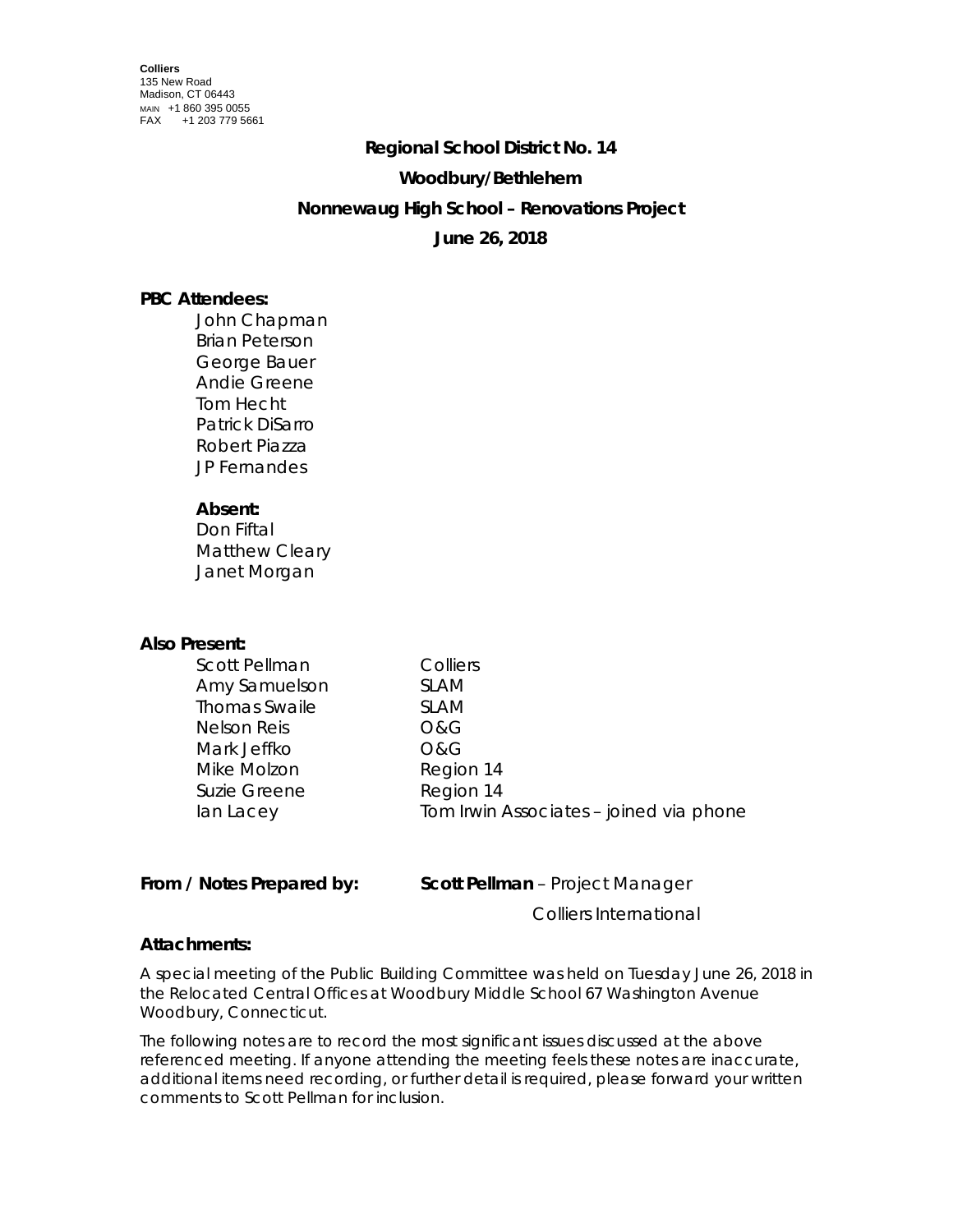- 1. Call to Order The meeting was called to order at 6:36pm.
- 2. Site Athletic facility Discussions. Amy Samuelson and Thomas Swaile from SLAM and Nelson Reis from O&G reported on the following:
- **a. Existing conditions review and what the project owns**. The existing base bid scope of work was reviewed for baseball, softball, football and soccer fields. The planarity report described two options: Option one was to bring the low areas of the fields up in lifts of no more the ½" at a time, the second approach was to strip the existing grass, till and re-grade. Full renovation of soccer and football fields (Option 2) was included in the bid for approx. 50% of the area. The contractor bid a hybrid option based on the planarity reports two separate recommendations along with the SLAM specifications. The project specifications described overseeding with lifts of soil for minor depressions and the deeper dips where the soil would be infilled after the lower 4" of soil is tilled. Currently the field restoration work is on hold and has been on hold for almost a month after the first 100' of the work was started in the football field. Amy Samuelson noted that PR-17 was issued for 3 prices on addressing the following areas: Area A football, Area B soccer and Area C field hockey baseball and softball. Nelson Reis stated that what you own is what the site contractor bid on which was a hybrid approach. The Blue area shown on the provided sketch is the base bid renovations which is the hybrid approach and areas around the walkways will be reseeded. The green area would be aerated and seeded. The hybrid approach will look like a puzzle as observed prior to the meeting. Andie Greene stated that he is concerned that the edges created by the hybrid approach have unconsolidated top soil and may result in lower areas or higher areas compared to the existing. He did not see how this approach would result in an even playing field. Robert Piazza asked after all is said and done would the field be even and if not, will the contractor have to come back and re-do the fields? John Chapman noted that the issue is in the hybrid approach and the documents were not clear on picking one option or the other. The progressive layering of soil would take longer than the schedule allowed for and that option should not have been included. Andie Greene noted that the dips were larger than anticipated. Nelson Reis stated that the contractor provided a number of successful projects that they have completed but those previous projects did not necessarily follow the hybrid approach. The bids are lump sum but the O&G estimators reviewed the per s.f. price that was in line with other projects. Tom Height noted that taking off the turf is efficient. Amy Samuelson noted that not a lot of additional material would be imported and SLAM is struggling with the total add cost. Andie Greene believes that the project owns approx. \$100,000 worth of work. JP Fernandes questioned the first planarity report that shows 1.5" of difference in the fields and did not describe the larger dips that exist. Andie Greene noted that they only tested 20 points per field and he originally thought the same thing but the drawing is deceiving. Either way the top dressing will take 4 or more years to complete. Mike Molzen noted that you need to give the fields some time to grow so you cannot immediately play on a field that has been top dressed. Nelson Reis stated that in the scope review Richards did not bid option #1 (topdressing over multiple years) and they never anticipated coming back over 4 years. Amy noted that in the scope review SLAM did not fully understand what the contractor bid. John Chapman noted that the approach should either be Option  $#1$  or Option  $#2$  and not a mix and match. George Bauer asked if the project could do the complete tear down of the football and re-seed the soccer.
- **b. Discussions with Ian Lacey the turf specialist** Ian Lacey believes the most efficient way to renovate the fields was to strip the and re-seed (option #2). It's a longer-term solution that avoids the problem of matching surfaces and grasses. Option #2 will be ready just as quickly as the hybrid approach and you end up with a much better product and he fully recommended Option #2. The only downside is the cost. John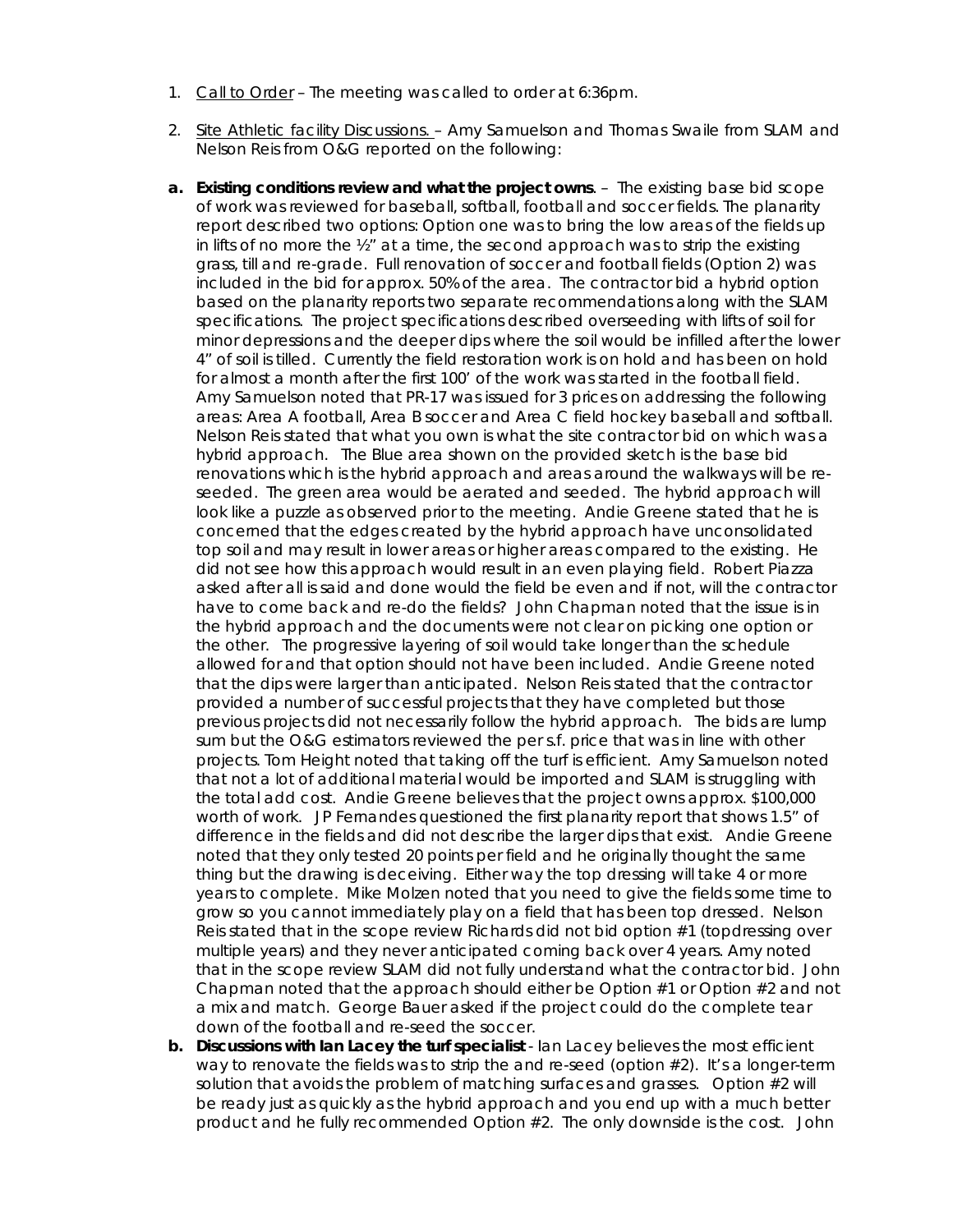Chapman asked his opinion of the contractor creating a hybrid approach and should the design and construction team have required the contractor to follow one of the two options? Ian stated that he was not sure what happened with the contractor and that there were two separate options provided in the documents. John Chapman asked O&G what was the total value of field renovations the project owns? Nelson Reis stated that It's approximately \$84,000 because they already did 100' of the tear down. Andie Greene noted that the annual maintenance budget for the Nonnewaug fields should be 30-40 thousand dollars a year. John Chapman stated that looking back prior to bidding the committees approach was to get the best grass fields as possible because the committee did not believe they could afford the synthetic field due to the delay. Nelson Reis stated that the football field can be broken out and the Soccer field is due to be renovated in the early spring. Ian stated that if the seed was placed on the football field by October 15<sup>th</sup> the field would be playable in the spring but we don't know what the weather will do. The PR 17 process (option #2) should take approximately two weeks to be ready for seed. Andie Greene stated that he would recommend doing the football field now. Scott Pellman noted that the buyout savings from FF&E could cover the improvement costs to the football field. Amy Samuelson stated that during the design phase and VE decisions the budget was cut and the fields were only reimbursed at ½ the rate. The design team produced a specification to do the minimums at the fields because of budgets pressure. Robert Piazza stated that Richards owes the project a green level field. Patrick DiSarro asked if Richards would be relieved if they went with a full option #2? Nelson Reis stated that the bid documents had a fixed quantity of CY of top soil – approximately 240 and 200 CY's for Football and Soccer. George Bauer asked how close is the existing survey compare to the planarity report and how much top soil has been placed? O&G did not have an immediate answer. John Chapman stated that the issue was accepting the hybrid approach and that he has a concern about the contractor being able to perform on this project. Andie Greene stated that it would be the coaches option to play on the grass field or artificial field once completed however the existing grass soccer field is one of the largest in the area. The turf field will be smaller, they may play some on the artificial based on weather. John Chapman noted that the first field will be a test. Patrick DiSarro asked if there are any other fields that have been renovated in this way. Ian has seen it in the UK but not in the States, the field came out OK but it was a huge amount of work. The maintenance of a field that went through the hybrid approach will be more difficult due to different soils and you will end up with a patchwork quilt because the existing turf will require different fertilizers. The cheapest solution in the long run will be option #2 and it will be easier to maintain and provide the most consistent surface. Andie noted that at a previous meeting the committee approved money on equipment for the auditorium to eliminate future costs, if the hybrid option is used it will add maintenance costs in the future. Andie asked Ian what the difference in cost would be from Option #1 to Option #2 and he believed they would be close. Amy asked why then would the cost for PR-17 be so great only crediting back \$85,000. Andie asked when you would need to make a decision on the artificial turf field, the submittals are ready with classic turf, O&G will find out a date for a decision without a penalty. John Chapman asked the committee to discuss and determine the priorities. It was discussed if grass fields should be the priority over the artificial turf field. Ian recommended a new subcontractor be utilized for a total field renovation with laser grading. Ian did not see the qualifications of the current contractor but did not believe they were qualified on paper to deliver a quality product. Ian stated that the costs look very high, the Town of Fairfield did exactly option #2 including irrigation and did the entire project for \$92,000 in 11 days. He would suggest that he review the numbers to make sure they match the approach, they may have overestimated because they were unsure how to achieve the final project goals. The committee agreed that additional information is necessary. Andie Greene asked if the work could be re-bid and could Ian provide a list of trade contractors Ian has used and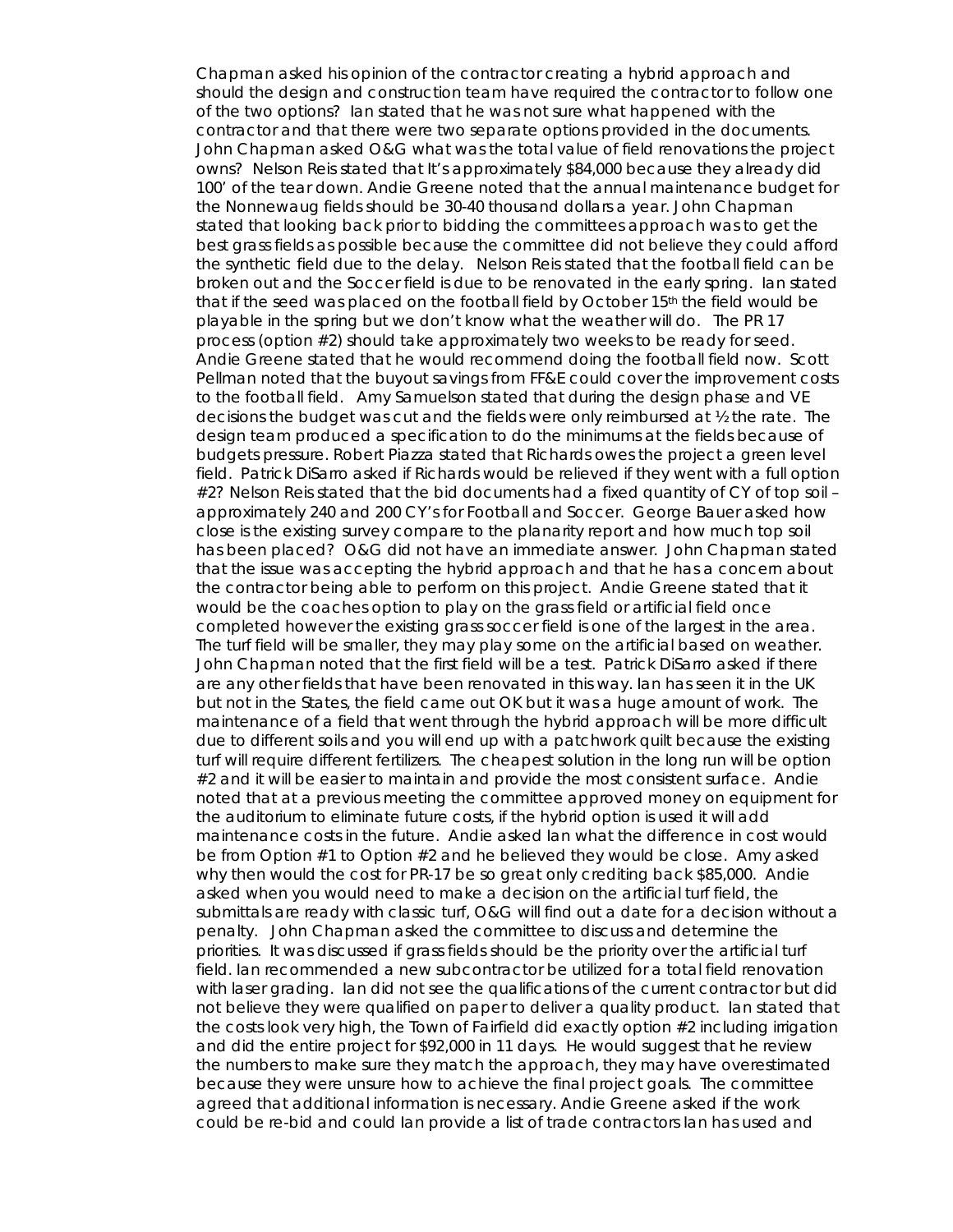could we get costs from them working through Richards. Ian clarified the original planarity report option #2 was generalized as guidance only with a reasonable understanding of the work. If option #2 was chosen a spec would be written and PR17 included the exact approach that is required. Three laser grading steps are required as part of the recommended approach due to breaking up the existing soils, rough grade, soil conditioners and re-grading with seeding. You could remove one of the laser grades from the process and go with 2 to save some cost. John Chapman asked if the grading process is dependent on the qualifications and equipment used by the contractor. Scott 'Pellman noted that if the optimum time to seed is later August to early September and the reconstruction should take 2-3 weeks the committee does not need to make a decision tonight and can postpone action to the next regular meeting with additional information provided by the design and construction team.

The following direction was provided to O&G and the design team for the next meeting:

- 1. Get the list of qualified contractors Ian believes that the contractors should be able to turn the costs around in a week.
- 2. Review the estimate O&G to send to Ian with as much detail as possible with the breakdown.
- 3. Confirm that option #2 scope is clear. Is the spec similar to the project in Fairfield? Yes – Ian used the Fairfield spec used in Fairfield.
- 4. O&G to provide a drop-dead date to make a decision on the artificial field.

**John Chapman made a motion to authorize Ian Lacey to proceed with assisting the committee as noted above and provide an updated hourly rate as part of his CA oversight proposal to assist in obtaining subcontractors to complete the field work – seconded by JP Fernandes – All in Favor - Unanimous**

3. Other Business – Amy Samuelson

There is a submittal in place for re-coating the existing roof and SLAM does not recommend matching a 17-year-old faded blue color**.** The Agri science building is coming up on 20 years old and may need to be re-coated in the near future as well but that is not part of this project. The Agri science building has unique features that set it apart and SLAM feels that it can stand alone with the existing blue roof. The proposed grey color will match the new metal panels. The student services building will still have blue window frames that will match VoAg building, the grey will match the new windows I the HS academic building.

Suzie Greene stated that there was not enough blue and red in the building so those colors were added on the interior and the blue roof identifies the school as Nonnewaug, the blue roof is one of the school colors. Julie Luby also believes that the roof coating should match the VoAg building.

Andie Greene stated that some people like the blue and some hate it.